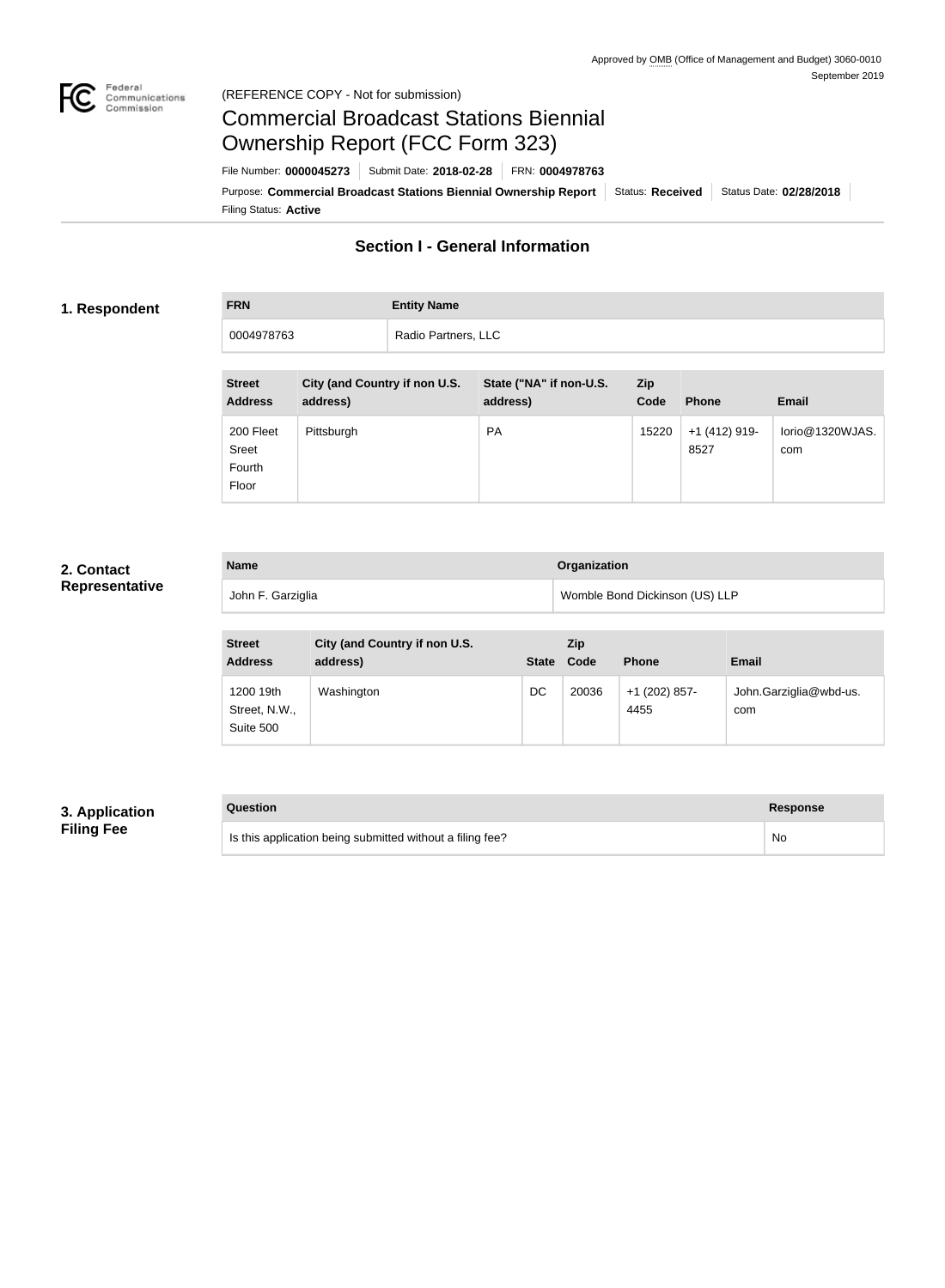| <b>Fees</b> | <b>Application Type</b> | <b>Form Number</b> | <b>Fee Code</b> | Quantity | <b>Fee Amount</b> | <b>Subtotal</b> |
|-------------|-------------------------|--------------------|-----------------|----------|-------------------|-----------------|
|             | Biennial                | Form 323           | <b>MAR</b>      | ົ<br>د   | 85                | \$210.00        |
|             |                         |                    |                 |          | Total             | \$210.00        |

#### **4. Nature of Respondent**

| (a) Provide the following information about the Respondent: |                                         |                           |
|-------------------------------------------------------------|-----------------------------------------|---------------------------|
|                                                             | <b>Relationship to stations/permits</b> | Licensee                  |
|                                                             | <b>Nature of Respondent</b>             | Limited liability company |

**(b) Provide the following information about this report:**

| <b>Purpose</b> | Biennial                                                                                                                                                                               |
|----------------|----------------------------------------------------------------------------------------------------------------------------------------------------------------------------------------|
| "As of" date   | 10/01/2017                                                                                                                                                                             |
|                | When filing a biennial ownership report or validating<br>and resubmitting a prior biennial ownership report, this<br>date must be Oct. 1 of the year in which this report is<br>filed. |

#### **5. Licensee(s) and Station(s)**

#### **Respondent is filing this report to cover the following Licensee(s) and station(s):**

| Licensee/Permittee Name | <b>FRN</b> |
|-------------------------|------------|
| Radio Partners, LLC     | 0004978763 |

| Fac. ID No. | <b>Call Sign</b> | <b>City</b>      | <b>State</b> | <b>Service</b> |
|-------------|------------------|------------------|--------------|----------------|
| 34927       | <b>WRRN</b>      | <b>WARREN</b>    | <b>PA</b>    | FM             |
| 34928       | <b>WNAE</b>      | <b>WARREN</b>    | <b>PA</b>    | AM             |
| 34929       | <b>WKNB</b>      | <b>CLARENDON</b> | <b>PA</b>    | FM             |
| 139106      | <b>W244CU</b>    | <b>WARREN</b>    | <b>PA</b>    | <b>FX</b>      |
| 200153      | <b>W244DY</b>    | <b>WARREN</b>    | <b>PA</b>    | <b>FX</b>      |

## **Section II – Biennial Ownership Information**

#### **1. 47 C.F.R. Section 73.3613 and Other Documents**

Licensee Respondents that hold authorizations for one or more full power television, AM, and/or FM stations should list all contracts and other instruments set forth in 47 C.F.R. Section 73.3613(a) through (c) for the facility or facilities listed on this report. In addition, attributable Local Marketing Agreements (LMAs) and attributable Joint Sales Agreements (JSAs) must be disclosed by the licensee of the brokering station on its ownership report. If the agreement is an attributable LMA, an attributable JSA, or a network affiliation agreement, check the appropriate box. Otherwise, select "Other." Non-Licensee Respondents, as well as Licensee Respondents that only hold authorizations for Class A television and/or low power television stations, should select "Not Applicable" in response to this question.

| <b>Document Information</b>           |                                            |  |
|---------------------------------------|--------------------------------------------|--|
| Description of contract or instrument | Operating Agreement of Radio Partners, LLC |  |
| Parties to contract or instrument     | Pennsylvania                               |  |
| Date of execution                     | 06/2005                                    |  |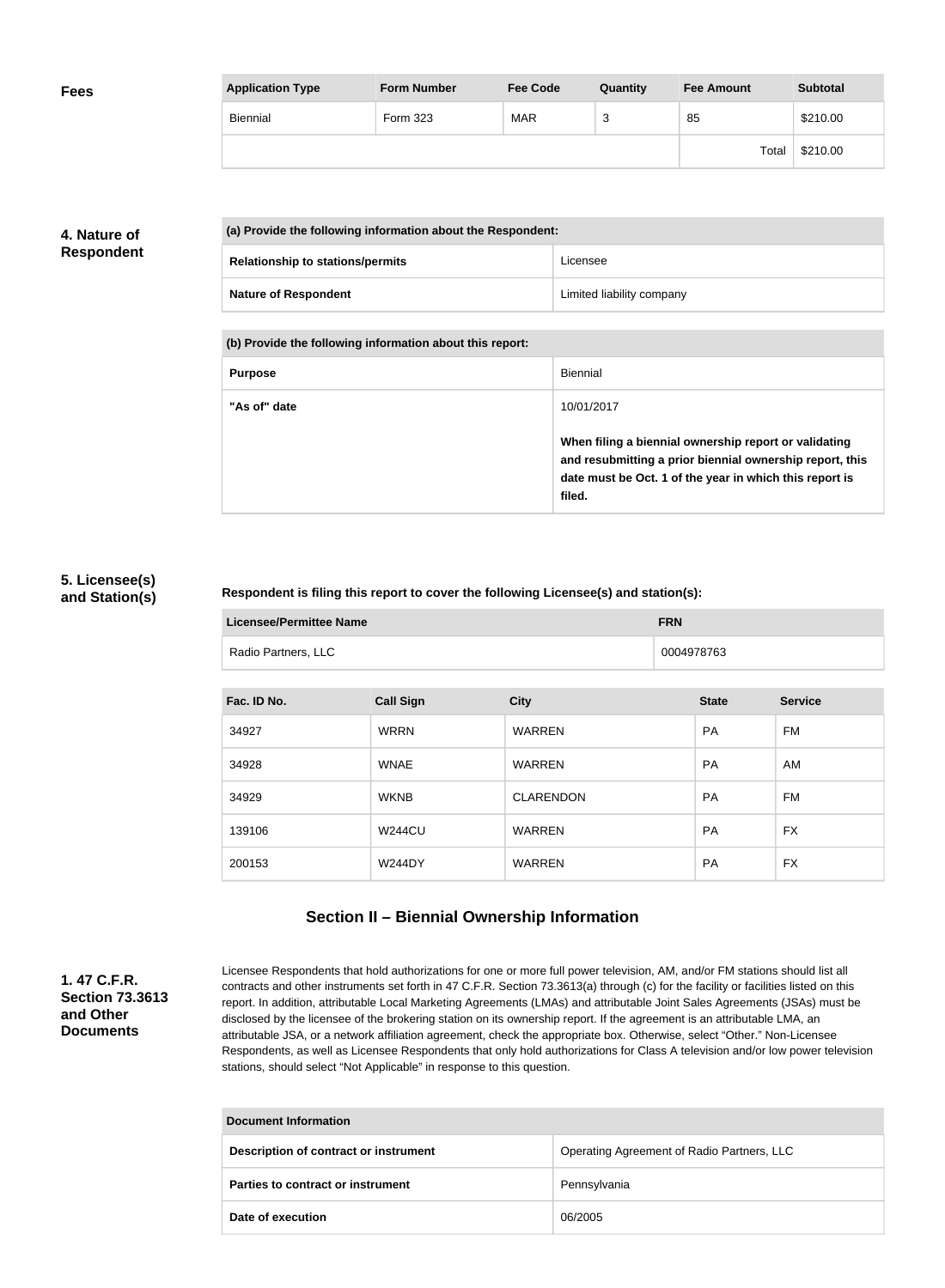| Date of expiration                              | No expiration date                                                                   |
|-------------------------------------------------|--------------------------------------------------------------------------------------|
| <b>Agreement type</b><br>(check all that apply) | Other<br><b>Agreement Type: Operating Agreement of Radio Partners,</b><br><b>LLC</b> |

#### **2. Ownership Interests**

**(a)** Ownership Interests. This Question requires Respondents to enter detailed information about ownership interests by generating a series of subforms. Answer each question on each subform. The first subform listing should be for the Respondent itself. If the Respondent is not a natural person, also list each of the officers, directors, stockholders, non-insulated partners, non-insulated members, and any other persons or entities with a direct attributable interest in the Respondent pursuant to the standards set forth in 47 C.F.R. Section 73.3555. (A "direct" interest is one that is not held through any intervening companies or entities.) List each interest holder with a direct attributable interest in the Respondent separately.

Leave the percentage of total assets (Equity Debt Plus) field blank for an interest holder unless that interest holder has an attributable interest in the Respondent solely on the basis of the Commission's Equity Debt Plus attribution standard, 47 C.F.R. Section 73.3555, Note 2(i).

In the case of vertical or indirect ownership structures, list only those interests in the Respondent that also represent an attributable interest in the Licensee(s) for which the report is being submitted.

Entities that are part of an organizational structure that includes holding companies or other forms of indirect ownership must file separate ownership reports. In such a structure do not report, or file a separate report for, any interest holder that does not have an attributable interest in the Licensee(s) for which the report is being submitted.

Please see the Instructions for further detail concerning interests that must be reported in response to this question.

The Respondent must provide an FCC Registration Number for each interest holder reported in response to this question. Please see the Instructions for detailed information and guidance concerning this requirement.

| <b>FRN</b>                                              | 0004978763                                              |                      |                                   |  |
|---------------------------------------------------------|---------------------------------------------------------|----------------------|-----------------------------------|--|
| <b>Entity Name</b>                                      | Radio Partners, LLC                                     |                      |                                   |  |
| <b>Address</b>                                          | PO Box                                                  |                      |                                   |  |
|                                                         | <b>Street 1</b>                                         | 200 Fleet Sreet      |                                   |  |
|                                                         | <b>Street 2</b>                                         | Fourth Floor         |                                   |  |
|                                                         | <b>City</b>                                             | Pittsburgh           |                                   |  |
|                                                         | State ("NA" if non-U.S.<br>address)                     | PA                   |                                   |  |
|                                                         | <b>Zip/Postal Code</b>                                  | 15220                |                                   |  |
|                                                         | Country (if non-U.S.<br>address)                        | <b>United States</b> |                                   |  |
| <b>Listing Type</b>                                     | Respondent                                              |                      |                                   |  |
| <b>Positional Interests</b><br>(check all that apply)   | Respondent                                              |                      |                                   |  |
| <b>Tribal Nation or Tribal</b><br><b>Entity</b>         | Interest holder is not a Tribal nation or Tribal entity |                      |                                   |  |
| <b>Interest Percentages</b><br>(enter percentage values | Voting                                                  | 0.0%                 | <b>Jointly Held?</b><br><b>No</b> |  |
| from 0.0 to 100.0)                                      | <b>Equity</b>                                           | 0.0%                 |                                   |  |
|                                                         | <b>Total assets (Equity Debt</b><br>Plus)               | 0.0%                 |                                   |  |

#### **Ownership Information**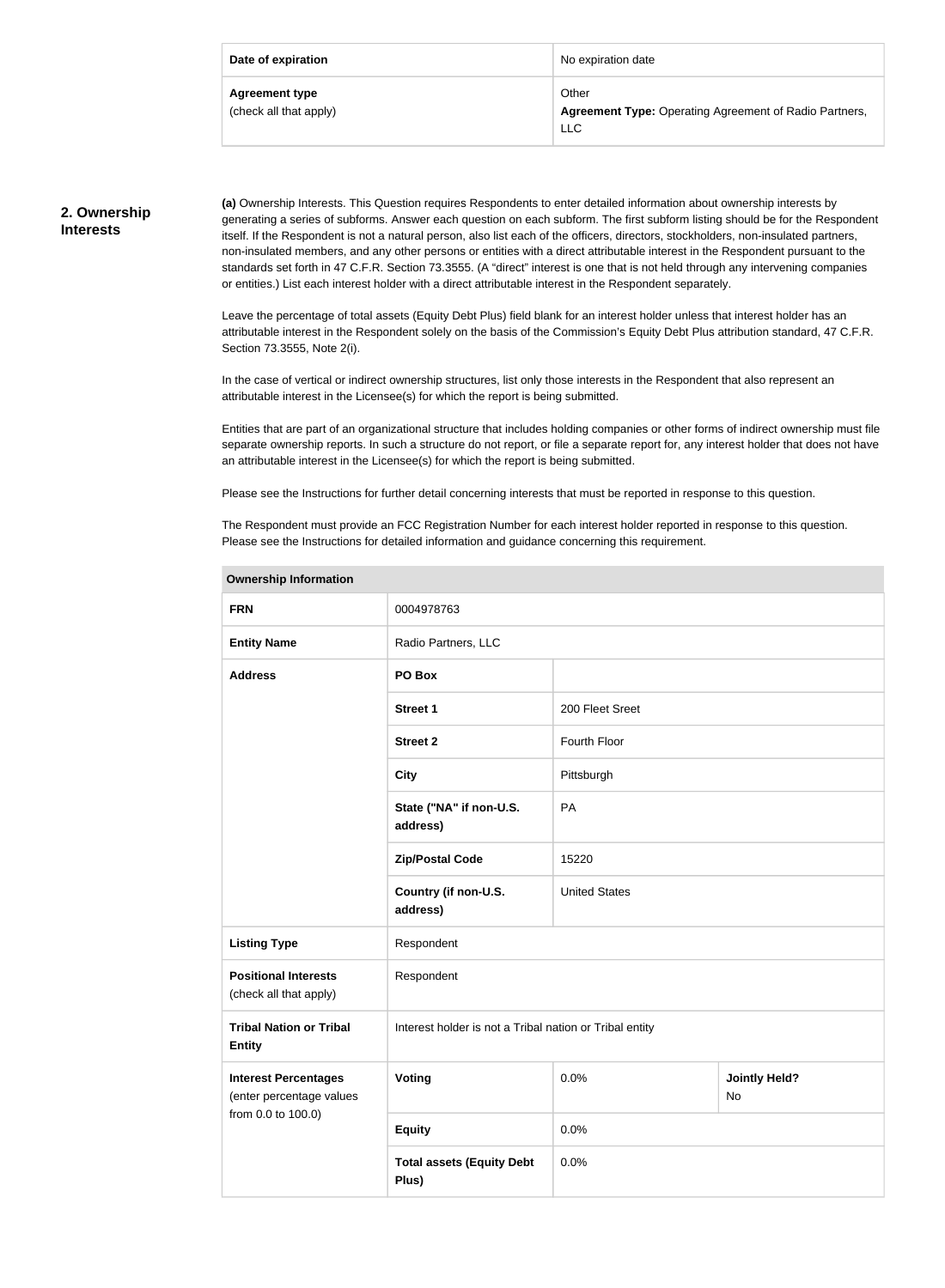**Does interest holder have an attributable interest in one or more broadcast stations that do not appear on this report?**

No

| <b>Ownership Information</b>                                                                                               |                                                                                                                                                     |                        |                            |  |
|----------------------------------------------------------------------------------------------------------------------------|-----------------------------------------------------------------------------------------------------------------------------------------------------|------------------------|----------------------------|--|
| <b>FRN</b>                                                                                                                 | 0019254614                                                                                                                                          |                        |                            |  |
| <b>Name</b>                                                                                                                | Frank lorio, Jr.                                                                                                                                    |                        |                            |  |
| <b>Address</b>                                                                                                             | PO Box                                                                                                                                              |                        |                            |  |
|                                                                                                                            | <b>Street 1</b>                                                                                                                                     | 200 Fleet Street       |                            |  |
|                                                                                                                            | <b>Street 2</b>                                                                                                                                     | Fourth Floor           |                            |  |
|                                                                                                                            | <b>City</b>                                                                                                                                         | Pittsburgh             |                            |  |
|                                                                                                                            | State ("NA" if non-U.S.<br>address)                                                                                                                 | PA                     |                            |  |
|                                                                                                                            | <b>Zip/Postal Code</b>                                                                                                                              | 15220                  |                            |  |
|                                                                                                                            | Country (if non-U.S.<br>address)                                                                                                                    | <b>United States</b>   |                            |  |
| <b>Listing Type</b>                                                                                                        | Other Interest Holder                                                                                                                               |                        |                            |  |
| <b>Positional Interests</b><br>(check all that apply)                                                                      | LC/LLC/PLLC Member                                                                                                                                  |                        |                            |  |
| Citizenship, Gender,<br><b>Ethnicity, and Race</b><br><b>Information (Natural</b><br>Persons Only)                         | <b>Citizenship</b>                                                                                                                                  | <b>US</b>              |                            |  |
|                                                                                                                            | Gender                                                                                                                                              | Male                   |                            |  |
|                                                                                                                            | <b>Ethnicity</b>                                                                                                                                    | Not Hispanic or Latino |                            |  |
|                                                                                                                            | Race                                                                                                                                                | White                  |                            |  |
| <b>Interest Percentages</b><br>(enter percentage values<br>from 0.0 to 100.0)                                              | Voting                                                                                                                                              | 100.0%                 | <b>Jointly Held?</b><br>No |  |
|                                                                                                                            | <b>Equity</b>                                                                                                                                       | 100.0%                 |                            |  |
|                                                                                                                            | <b>Total assets (Equity Debt</b><br>Plus)                                                                                                           | 0.0%                   |                            |  |
| Does interest holder have an attributable interest in one or more broadcast stations<br>that do not appear on this report? |                                                                                                                                                     |                        | Yes                        |  |
| If "No," submit as an exhibit an explanation.                                                                              | (b) Respondent certifies that any interests, including equity, financial, or voting<br>interests, not reported in this filing are non-attributable. |                        | Yes                        |  |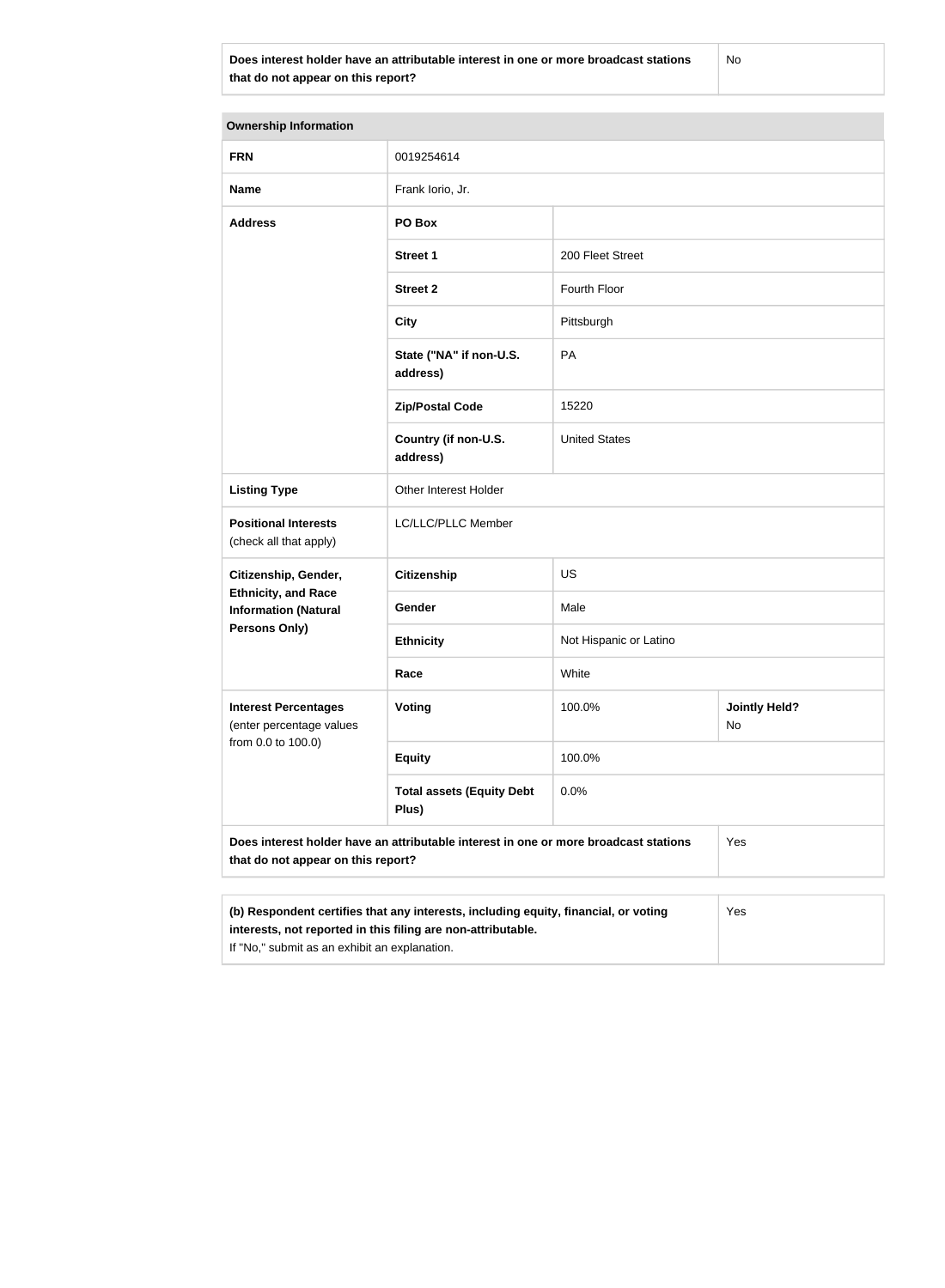| (c) Does the Respondent or any reported interest holder<br>hold an attributable interest in any newspaper entities in<br>the same market as any station for which this report is<br>filed, as defined in 47 C.F.R. Section 73.3555?                                                                                                                                                                                                                                                                                                                                                                                                              | No |
|--------------------------------------------------------------------------------------------------------------------------------------------------------------------------------------------------------------------------------------------------------------------------------------------------------------------------------------------------------------------------------------------------------------------------------------------------------------------------------------------------------------------------------------------------------------------------------------------------------------------------------------------------|----|
| If "Yes," provide information describing the interest(s), using<br>EITHER the subform OR the spreadsheet option below.<br>Respondents with a large number (50 or more) of entries to<br>submit should use the spreadsheet option.                                                                                                                                                                                                                                                                                                                                                                                                                |    |
| NOTE: Spreadsheets must be submitted in a special XML<br>Spreadsheet format with the appropriate structure that is<br>specified in the documentation. For instructions on how to<br>use the spreadsheet option to complete this question<br>(including templates to start with), please Click Here.                                                                                                                                                                                                                                                                                                                                              |    |
| If using the subform, leave the percentage of total assets<br>(Equity Debt Plus) field blank for an interest holder unless<br>that interest holder has an attributable interest in the<br>newspaper entity solely on the basis of the Commission's<br>Equity Debt Plus attribution standard, 47 C.F.R. Section<br>73.3555, Note 2(i). If using an XML Spreadsheet, enter "NA"<br>into the percentage of total assets (Equity Debt Plus) field<br>for an interest holder unless that interest holder has an<br>attributable interest in the newspaper entity solely on the<br>basis of the Commission's Equity Debt Plus attribution<br>standard. |    |
| The Respondent must provide an FCC Registration Number<br>for each interest holder reported in response to this<br>question. Please see the Instructions for detailed information<br>and guidance concerning this requirement.                                                                                                                                                                                                                                                                                                                                                                                                                   |    |

**(d) Are any of the individuals listed as an attributable interest holder in the Respondent married to each other or related to each other as parentchild or as siblings?** No

If "Yes," provide the following information for each such the relationship.

| (e) Is Respondent seeking an attribution exemption for any officer or director with<br>duties wholly unrelated to the Licensee(s)? | No. |
|------------------------------------------------------------------------------------------------------------------------------------|-----|
| If "Yes," complete the information in the required fields and submit an Exhibit fully describing                                   |     |
| that individual's duties and responsibilities, and explaining why that individual should not be                                    |     |
| attributed an interest.                                                                                                            |     |

**3. Organizational Chart (Licensees Only)**

Attach a flowchart or similar document showing the Licensee's vertical ownership structure including the Licensee and all entities that have attributable interests in the Licensee. Licensees with a single parent entity may provide a brief explanatory textual Exhibit in lieu of a flowchart or similar document. Licensees without parent entities should so indicate in a textual Exhibit.

**Non-Licensee Respondents should select "N/A" in response to this question.**

No Parent or Subsidiary Entities

## **Section III - Certification**

**Certification Section Section Question** *Question* **Response**